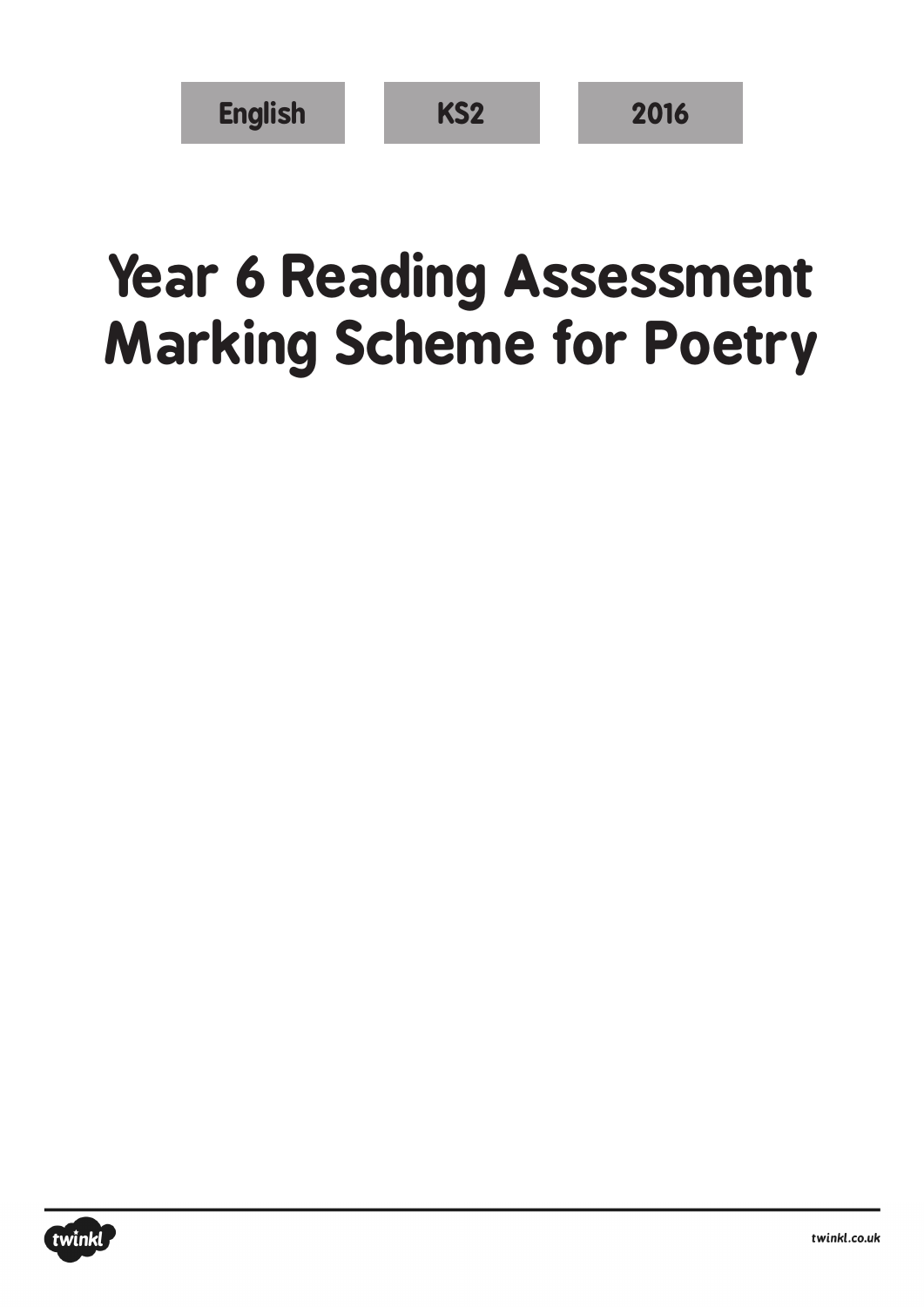## **Year 6 Reading Assessment: Poetry <sup>2</sup>**

| question | answer                                                                                                                                                                                                                                                                                                                                    | marks | notes                                                                                                                                                                                                     |  |  |
|----------|-------------------------------------------------------------------------------------------------------------------------------------------------------------------------------------------------------------------------------------------------------------------------------------------------------------------------------------------|-------|-----------------------------------------------------------------------------------------------------------------------------------------------------------------------------------------------------------|--|--|
| 13.      | What does the word 'stalk' mean and what does it suggest about the tree fellers?                                                                                                                                                                                                                                                          |       |                                                                                                                                                                                                           |  |  |
|          | The word 'stalk' means to follow<br>or pursue something that you<br>are trying to capture, or to go in<br>search of prey, in particular by<br>moving slowly and quietly.                                                                                                                                                                  | 2     | <b>Content domain:</b> 2a - give / explain the meaning of<br>words in context.<br><b>Award 2 marks</b> for the correct answer indicated.                                                                  |  |  |
| 14.      | Circle the word that is closest in meaning to 'doffed'                                                                                                                                                                                                                                                                                    |       |                                                                                                                                                                                                           |  |  |
|          | removed                                                                                                                                                                                                                                                                                                                                   | 1     | <b>Content domain:</b> 2a - give / explain the meaning of<br>words in context.<br>Award 1 mark for the correct option indicated.                                                                          |  |  |
| 15.      | What evidence is there in the poem that chopping the tree is a difficult task?                                                                                                                                                                                                                                                            |       |                                                                                                                                                                                                           |  |  |
|          | Requires tools such as axes, saws<br>and rope<br>Actions such as 'swing axes', 'chop<br>away'<br>Tug the rope then step back to pull<br>some more - doesn't come down<br>easily<br>Takes nearly two hours/long staying<br>$\bullet$<br>powers indicating resistance<br>Several separate stages to complete<br>- chopping, sawing, pulling | 2     | <b>Content domain:</b> 2d - make inferences from the text /<br>explain and justify inferences with evidence from the<br>text.<br><b>Award 2 marks</b> for references to any 2 of the points<br>indicated. |  |  |
| 16.      | Order these events from the poem. The first one has been done for you.                                                                                                                                                                                                                                                                    |       |                                                                                                                                                                                                           |  |  |
|          | An axe is used to chop a broad gash all<br>around the trunk. - 2<br>The saw is used along with the rope until<br>the tree comes down. - 4<br>The tree is marked in advance ready for<br>cutting. $-1$<br>A rope is hooked upward. - 3                                                                                                     | 1     | <b>Content domain:</b> 2c - summarise main ideas from<br>more than one paragraph.<br>Award 1 mark for the correct sequence indicated.                                                                     |  |  |
| 17.      | Write the correct tools to match the descriptions in this table.                                                                                                                                                                                                                                                                          |       |                                                                                                                                                                                                           |  |  |
|          | Axe - Heavy head shining and wide<br>Saw - Long limp two-handled                                                                                                                                                                                                                                                                          | 1     | <b>Content domain:</b> 2b - retrieve and record information/<br>identify key details from fiction and non-fiction.<br><b>Award 1 mark</b> for the table completed correctly.                              |  |  |
| 18.      | How long had the tree been growing for?                                                                                                                                                                                                                                                                                                   |       |                                                                                                                                                                                                           |  |  |
|          | two hundred (200) years                                                                                                                                                                                                                                                                                                                   | 1     | <b>Content domain:</b> 2b - retrieve and record information/<br>identify key details from fiction and non-fiction.<br><b>Award 1 mark</b> for the correct answer indicated.                               |  |  |

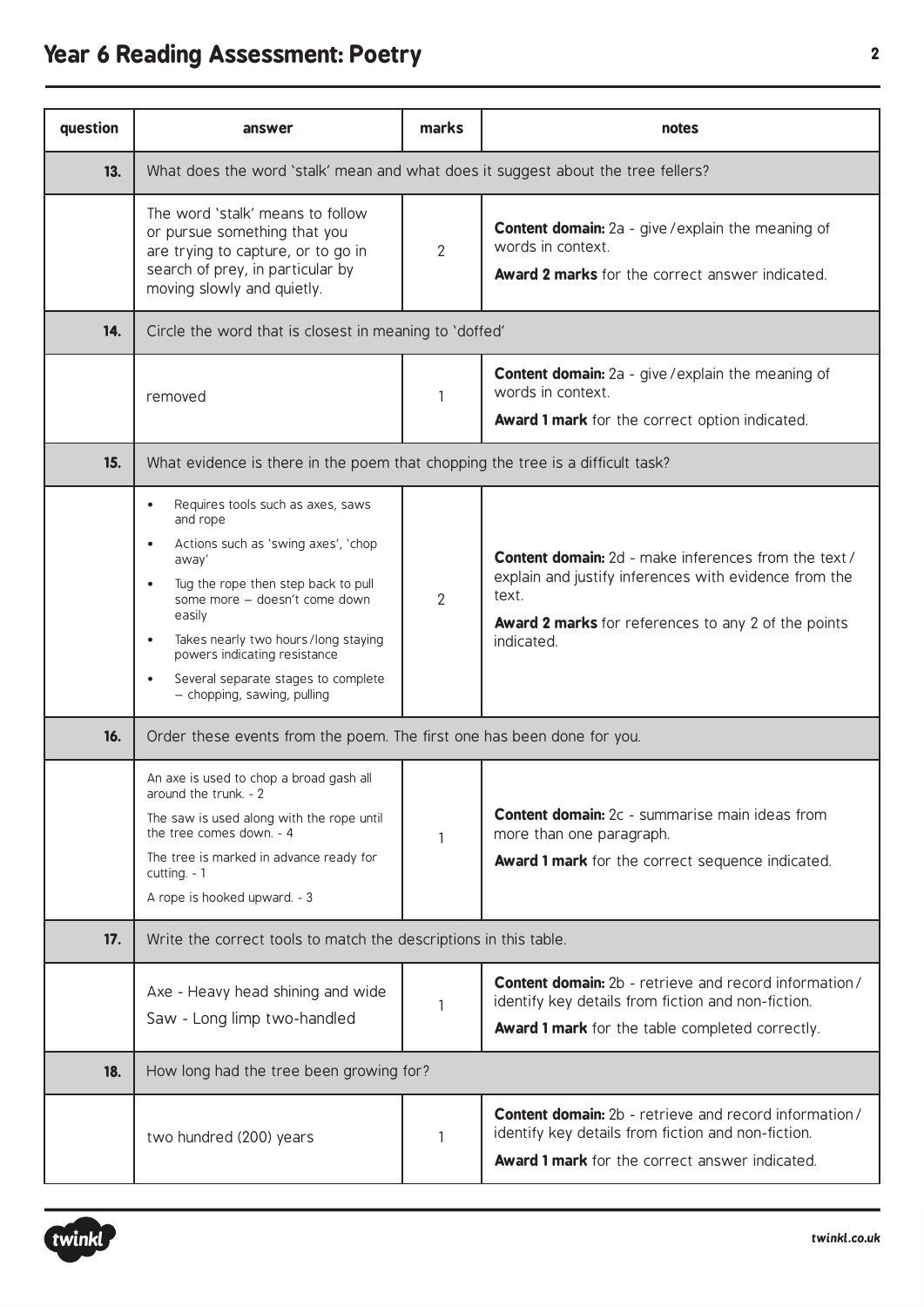| 19. | How does the poet try to make the reader feel sorry for the tree? Refer to the text to support your<br>answer.                                                                                                                                                                                                                                                                                                                                                                                                                                                                                                                                                                                                                                                                                                                |         |                                                                                                                                                                                                                                                                            |  |  |
|-----|-------------------------------------------------------------------------------------------------------------------------------------------------------------------------------------------------------------------------------------------------------------------------------------------------------------------------------------------------------------------------------------------------------------------------------------------------------------------------------------------------------------------------------------------------------------------------------------------------------------------------------------------------------------------------------------------------------------------------------------------------------------------------------------------------------------------------------|---------|----------------------------------------------------------------------------------------------------------------------------------------------------------------------------------------------------------------------------------------------------------------------------|--|--|
|     | Use of personification/giving the<br>$\bullet$<br>impression the tree has feelings<br>('proud', 'tall giant', 'living mast').<br>The tree is referred to as a living<br>$\bullet$<br>thing ('death-mark', 'shivers').<br>The tree seems to try to withstand/<br>$\bullet$<br>resist the action but to no avail ('tree<br>only quivers', 'end of its long staying<br>powers').<br>The tree fellers are negatively<br>$\bullet$<br>portrayed/made to seem like bad<br>guys ('executioners', 'stalk').<br>The action of chopping the tree is<br>$\bullet$<br>described as if causing pain/injury<br>('broad deep gash', 'shivers are seen<br>to grow').<br>Its age and long history are<br>$\bullet$<br>compared to how quickly it is<br>chopped down ('two hundred years<br>steady growth', 'ended in less than<br>two hours'). | Up to 3 | <b>Content domain:</b> 2g - identify/explain how meaning is<br>enhanced through choice of words and phrases.<br><b>Award 1 mark</b> for each valid point, up to a maximum of<br>3 marks. Answer must use supporting evidence from<br>the text in order to gain full marks. |  |  |
| 20. | What are the names given to the tree fellers?                                                                                                                                                                                                                                                                                                                                                                                                                                                                                                                                                                                                                                                                                                                                                                                 |         |                                                                                                                                                                                                                                                                            |  |  |
|     | Job and Ike                                                                                                                                                                                                                                                                                                                                                                                                                                                                                                                                                                                                                                                                                                                                                                                                                   | 1       | <b>Content domain:</b> 2b - retrieve and record information/<br>identify key details from fiction and non-fiction.<br><b>Award 1 mark</b> for the correct answer indicated.                                                                                                |  |  |
| 21. | Which of these sentences best summarises the poet's feelings about the tree being chopped down?<br>Tick one.                                                                                                                                                                                                                                                                                                                                                                                                                                                                                                                                                                                                                                                                                                                  |         |                                                                                                                                                                                                                                                                            |  |  |
|     | The poet seems sorrowful and<br>disappointed that it has happened.                                                                                                                                                                                                                                                                                                                                                                                                                                                                                                                                                                                                                                                                                                                                                            | 1       | <b>Content domain:</b> 2d - make inferences from the text /<br>explain and justify inferences with evidence from the<br>text.<br>Award 1 mark for the correct option indicated.                                                                                            |  |  |
| 22. | Which of these words or phrases are used to describe the tree? Tick three.                                                                                                                                                                                                                                                                                                                                                                                                                                                                                                                                                                                                                                                                                                                                                    |         |                                                                                                                                                                                                                                                                            |  |  |
|     | Living mast<br>$\bullet$<br>Proud<br>$\bullet$<br>Tall giant                                                                                                                                                                                                                                                                                                                                                                                                                                                                                                                                                                                                                                                                                                                                                                  | 1       | <b>Content domain:</b> 2b - retrieve and record information/<br>identify key details from fiction and non-fiction.<br><b>Award 1 mark</b> for all 3 correct options indicated.                                                                                             |  |  |
| 23. | What is meant by the phrase 'it shakes all its neighbours'?                                                                                                                                                                                                                                                                                                                                                                                                                                                                                                                                                                                                                                                                                                                                                                   |         |                                                                                                                                                                                                                                                                            |  |  |
|     | The force of the tree crashing to<br>the ground causes other trees to<br>shake.                                                                                                                                                                                                                                                                                                                                                                                                                                                                                                                                                                                                                                                                                                                                               | 1       | <b>Content domain:</b> 2d - make inferences from the text /<br>explain and justify inferences with evidence from the<br>text.<br><b>Award 1 mark</b> for an answer indicating the force of<br>the tree crashing to the ground, causing other trees<br>to shake.            |  |  |